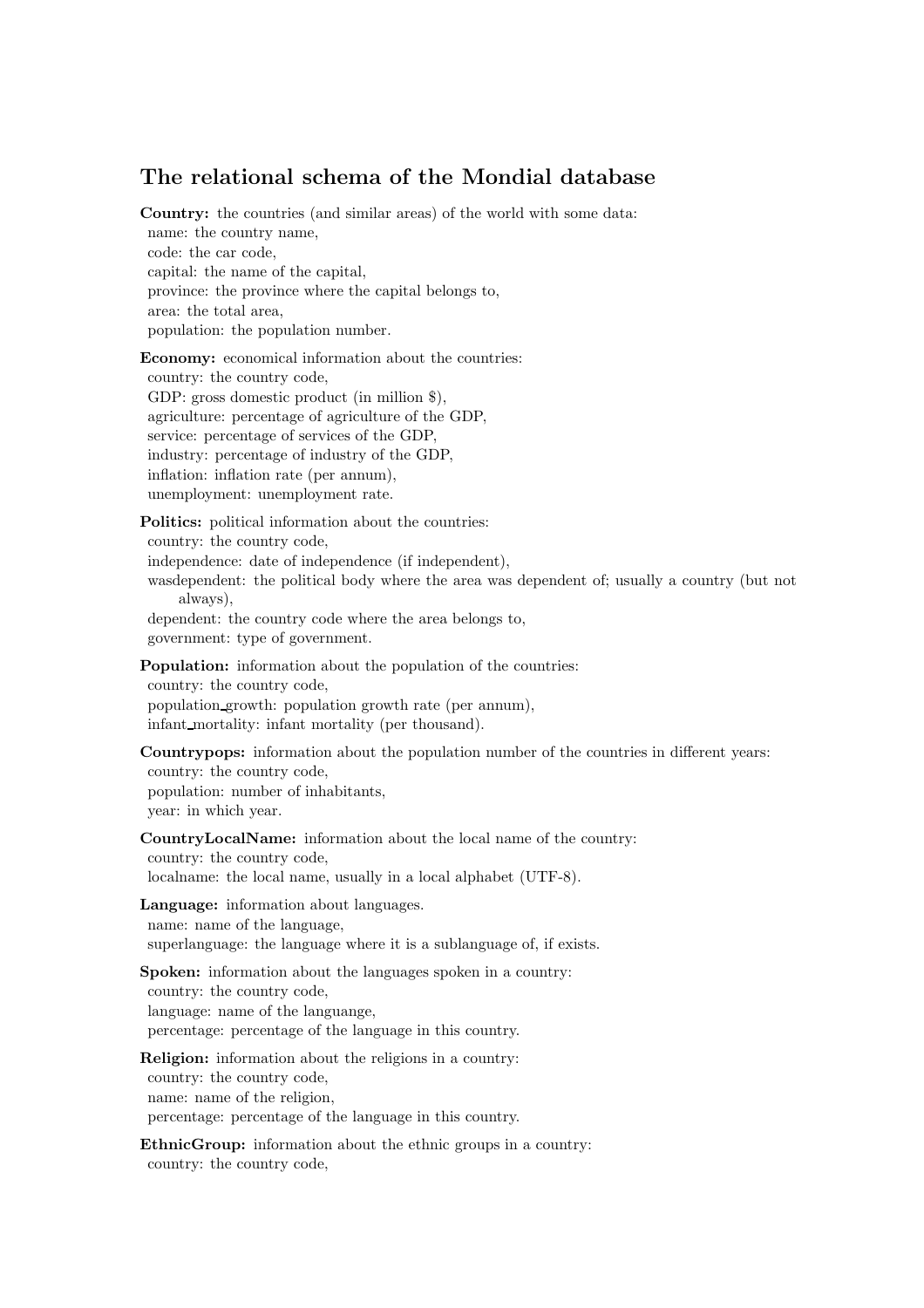name: name of the religion,

percentage: percentage of the language in this country.

borders: informations about neighboring countries. Note that in this relation, for every pair of neighboring countries  $(A,B)$ , only one tuple is given – thus, the relation is not symmetrically stored:

country1: a country code, country2: a country code,

length: length of the border between country1 and country2.

Continent: Information about continents: name: name of the continent, area: total area of the continent.

encompasses: information to which continents a country belongs: country: the country code, continent: the continent name, percentage: percentage, how much of the area of a country belongs to the continent.

City: information about cities:

name: the name of the city, country: the code of the country where it belongs to, province: the name of the province where it belongs to, population: population of the city, elevation: the elevation (above sea level) of the city, latitude: geographic latitude, longitude: geographic longitude.

Citypops: information about the population number of the cities in different years: city: the name of the city, province: the name of the province, country: the code of the country where it belongs to, population: number of inhabitants, year: in which year.

CityLocalName: information about the local name of the city: city: the name of the city, province: the name of the province, country: the code of the country where it belongs to, localname: the local name, usually in a local alphabet (UTF-8).

Province: information about administrative divisions: name: the name of the administrative division, country: the country code where it belongs to, area: the total area of the province, population: the population of the province, capital: the name of the capital, capprov: the name of the province where the capital belongs to, note that *capprov* is not necessarily equal to *name*. E.g., the municipality of *Bogota (Colom*bia) is a province of its own, and Bogota is also the capital of the surrounding province Cundinamarca.

Provpops: information about the population number of the provinces in different years: province: the name of the province,

country: the code of the country where it belongs to,

population: number of inhabitants,

year: in which year.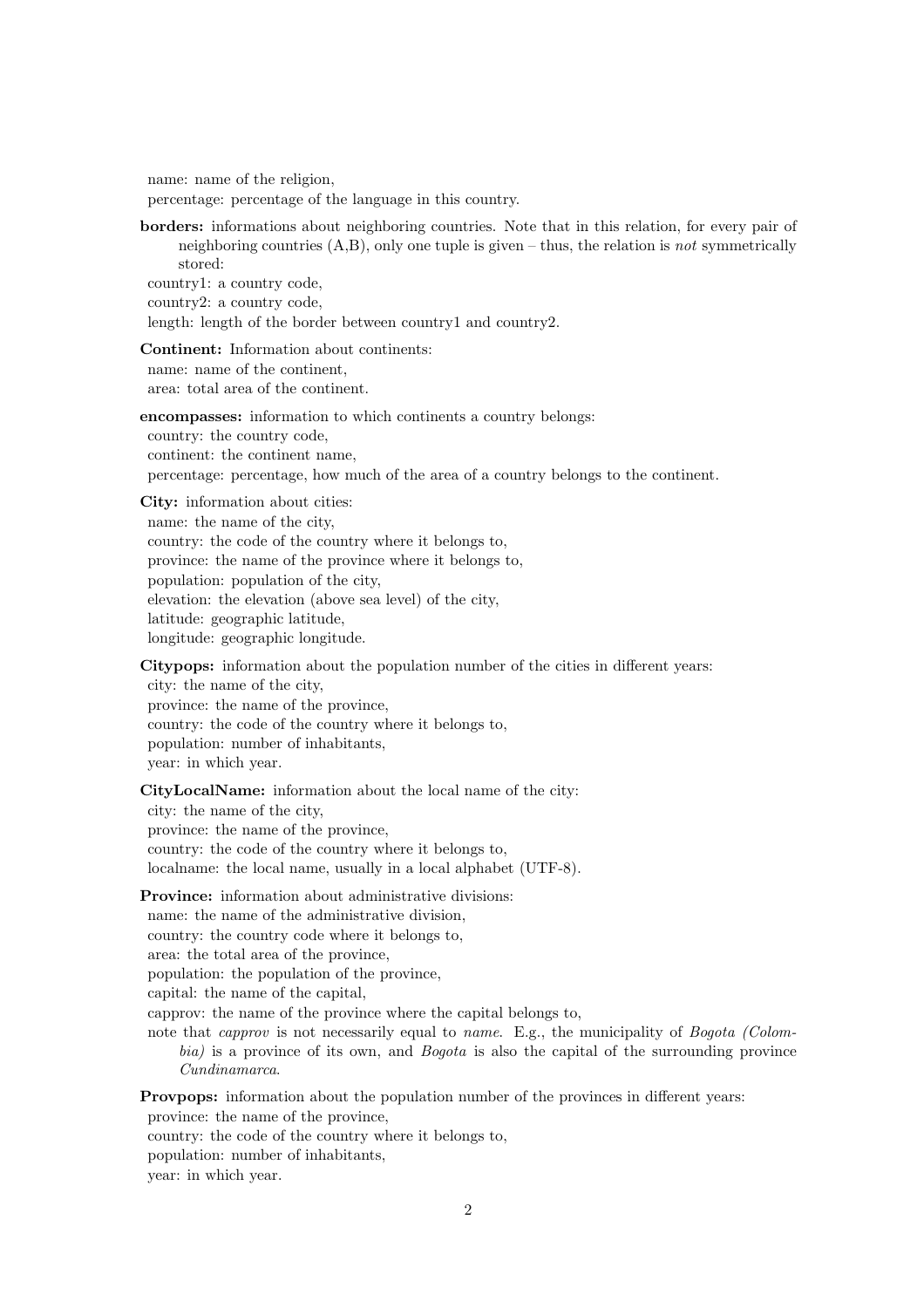ProvinceLocalName: information about the local name of the province: province: the name of the province, country: the code of the country where it belongs to, localname: the local name, usually in a local alphabet (UTF-8).

**Organization:** information about political and economical organizations: name: the full name of the organization, abbreviation: its abbreviation, city: the city where the headquarters are located, country: the code of the country where the headquarters are located, province: the name of the province where the headquarters are located, established: date of establishment.

isMember: memberships in political and economical organizations: organization: the abbreviation of the organization, country: the code of the member country, type: the type of membership.

Lake: information about lakes: name: the name of the lake, area: the total area of the lake, depth: the depth of the lake, elevation: the elevation (above sea level) of the lake, river: the river that flows out of the lake (may be null), type: the type of the lake, e.g., salt, caldera, ..., coordinates: its geographical coordinates as (latitude, longitude).

Sea: information about seas: name: the name of the sea, depth: the maximal depth of the sea, area: the total area of the sea.

River: information about rivers: name: the name of the river, length: the length of the river, area: the size of its catchment area, river: the river where it finally flows to, lake: the lake where it finally flows to, sea: the sea where it finally flows to (note that at most one out of {river,lake,sea} can be non-null), source: the coordinates of its source, sourceElevation: the elevation (above sea level) of its source, mountains: the montains where its source is located, estuary: the coordinates of its estuary, estuaryElevation: the elevation (above sea level) of its estuary.

RiverThrough: information about rivers flowing through lakes:

river: the name of the river,

lake: the lake where it flows through.

Note that a rivers can flow through several lakes, but for every lake, only one river, can flow through it.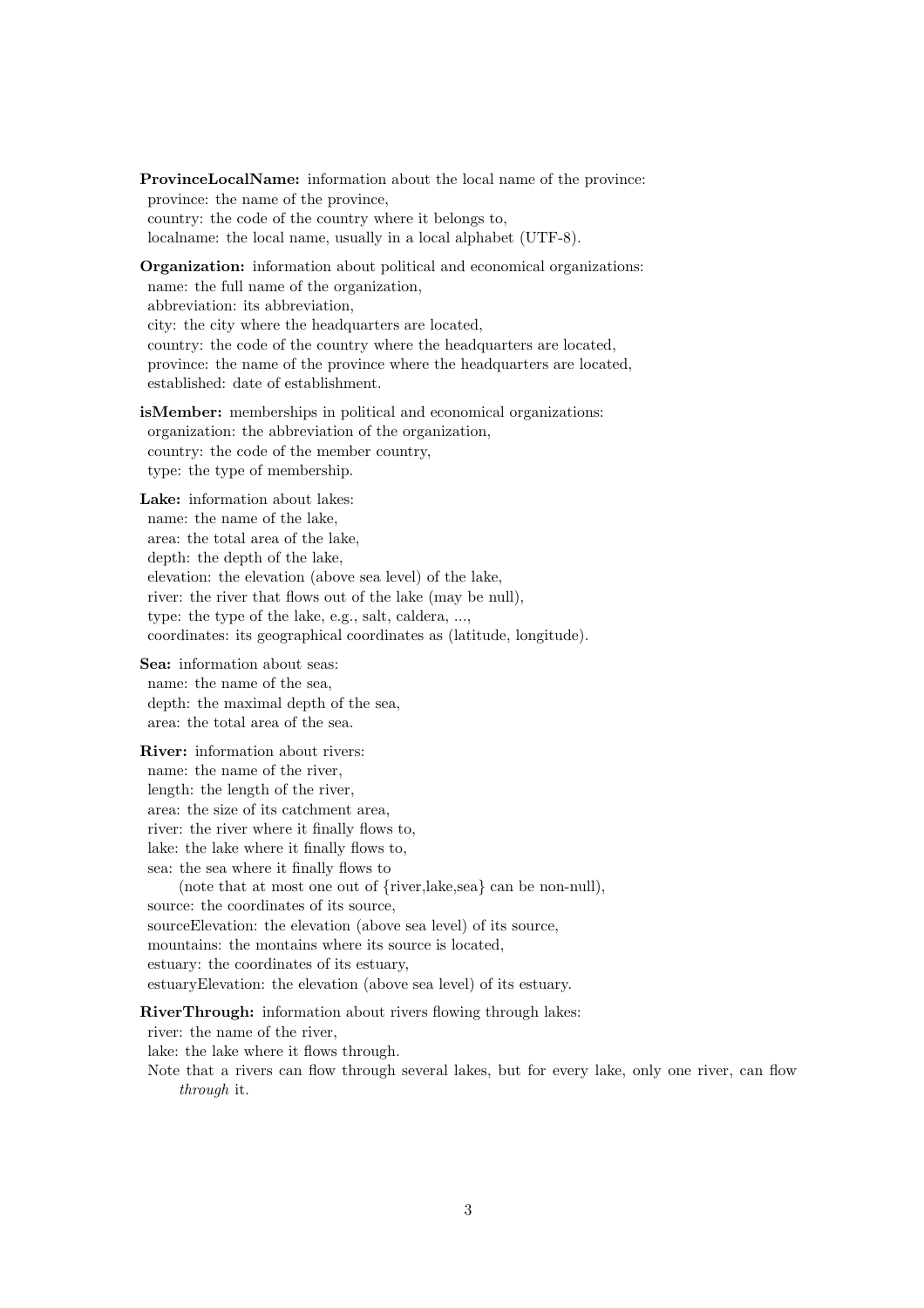Mountain: information about mountains: name: the name of the mountain, mountains: the montains where the it belongs to, elevation: the maximal elevation of the summit of the mountain, type: the type of the mountain, e.g. volcanic, (active) volcano, ..., coordinates: its geographical coordinates as (latitude, longitude).

Island: information about islands: name: the name of the island, islands: the group of islands where it belongs to, area: the area of the island, elevation: the maximal elevation of the island, type: the type of the island, e.g. volcanic, coral, atoll, ... coordinates: its geographical coordinates as (latitude, longitude).

Desert: information about deserts: name: the name of the desert, area: the total area of the desert, coordinates: its geographical coordinates as (latitude, longitude).

geo Mountain: geographical information about mountains: mountain: the name of the mountain, country: the country code where it is located, province: the province of this country,

Note that for a country there can be several provinces where the mountain is located in.

Analogous for *geo\_island, geo\_desert, geo\_river, geo\_lake, geo\_sea*. Analogously, there are also geo source and geo estuary.

mergesWith: information about neighboring seas. Note that in this relation, for every pair of neighboring seas  $(A,B)$ , only one tuple is given – thus, the relation is not symmetrically stored:

sea1: a sea, sea2: a sea.

located: information about cities located at rivers, lakes, and seas: city: the name of the city, country: the country code where the city belongs to, province: the province where the city belongs to, river: the river where it is located at, lake: the lake where it is located at, sea: the sea where it is located at. Note that for a given city, there can be several lakes/seas/rivers where it is located at.

locatedOn: information about cities located in islands:

city: the name of the city, country: the country code where the city belongs to, province: the province where the city belongs to, island: the island it is (maybe only partially) located on. Note that for a given city, there can be several islands where it is located on.

islandIn: information the waters where the islands are located in:

island: the name of the island,

sea: the sea where the island is located in,

lake: the lake where the island is located in,

river: the river where the island is located in,

Note that an island can have coasts to several seas.